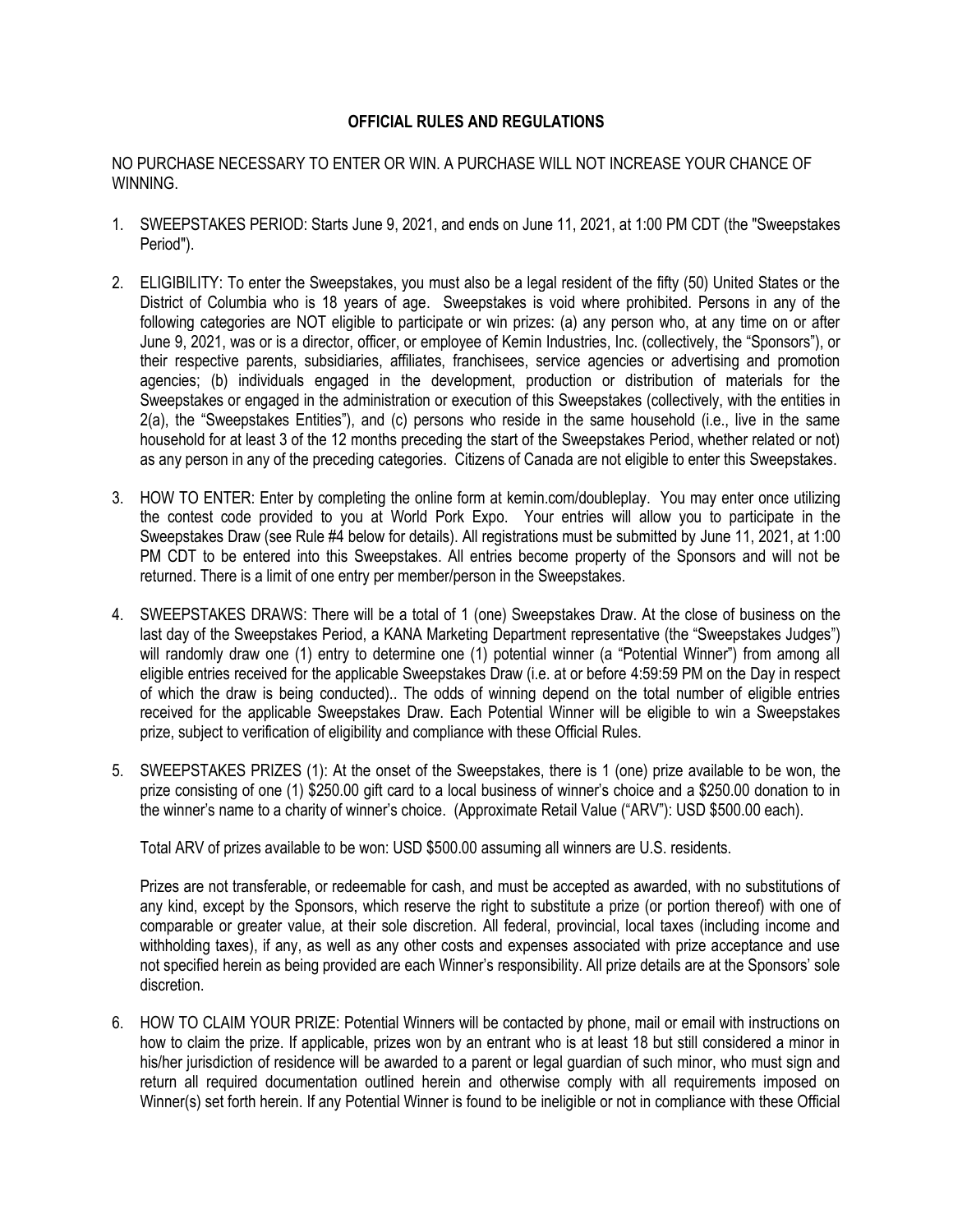Rules, declines to accept the prize, if Sponsors are unable to contact a Potential Winner within a five-day period, or in the event that a prize notification or prize is returned undeliverable, the prize will be forfeited by that Potential Winner ( a "Disqualified Potential Winner") and, at the Sponsors' sole discretion, prize may be awarded to an alternate Winner (and the Disqualified Potential Winner's entry will not be rolled over to successive Daily Sweepstakes Draws for this Sweepstakes). Each Potential Winner (or parent/legal guardian where applicable) may be required to furnish proof of identification to determine eligibility. Before being declared a Winner, Potential Winner (or parent/legal guardian where applicable), may be required to execute and return an Affidavit of Eligibility/Liability & Publicity Release and a W9 form (for U.S. residents) within fifteen (15) business days from the time they are postmarked as having been sent by the Sponsors' representative or the prize will be forfeited. Allow 6-8 weeks for verification and shipment of your prize. Sweepstakes Entities shall not be held responsible for any delays in awarding prizes for any reason outside of their control. Prizes will only be delivered to verified Winners. By accepting a prize, each Winner consents to the use of his/her name, address (city and state/province/territory of residence), voice, and statements relating to the Sweepstakes or Sponsors, and photographs or other likenesses, without further compensation, notification or permission in any publicity or advertising carried out by Sponsors or any related entities in any and all media now known or hereinafter developed without territorial or time limitation, except where prohibited by law.

## **CONDITIONS OF ENTRY:**

- 7. By entering, entrants (i) acknowledge compliance with these Official Rules including all eligibility requirements and, (ii) agree to be bound by the decisions of the Sponsors and/or Sweepstakes Judges, made in their sole discretion, which shall be final and binding in all matters relating to this Sweepstakes. Entrants who have not complied with these Official Rules are subject to disqualification and all associated entries will be void.
- 8. The Sponsors reserve the right to disqualify any entrant's registration in the Sweepstakes (and void all associated entries) or entitlement to a prize, if, in the sole discretion of the Sponsors, they determine or suspect that the entrant has attempted to undermine the legitimate operation of the Sweepstakes by cheating, hacking, deception, or other fraudulent, deceptive or unfair playing practices.
- 9. As a condition of entering, entrants (or their parents or legal guardians if eligible minors) agree: (a) to release Sweepstakes Entities from any and all liability, loss or damage incurred with respect to participating in the Sweepstakes or the awarding, receipt, possession, and/or use or misuse of any prize, (b) that under no circumstances will entrant be permitted to obtain awards for, and entrant hereby waives all rights to claim punitive, incidental, consequential, or any other damages, other than for actual out-of-pocket expenses; (c) all causes of action arising out of or connected with this Sweepstakes, or any prize awarded, shall be resolved individually, without resort to any form of class action; and (d) any and all claims, judgments, and awards shall be limited to actual out-of-pocket costs incurred, and in no event will entrants be entitled to receive attorneys' fees and court costs.
- 10. Sponsors reserve the right in its sole discretion to cancel, modify or suspend this Sweepstakes (or portion thereof) at any time, if fraud or any other errors or other causes corrupt the administration, security, integrity or proper play of the Sweepstakes. In the event of cancellation, Sponsors reserve the right to select the Winner(s) for the Daily Sweepstakes Draw(s) at issue from among all eligible, non-suspect entries received for the applicable Daily Sweepstakes Draws(s) up to time of such cancellation.

## **DISCLOSURES:**

11. Any attempt by an entrant or other individual, to deliberately damage any website or undermine the legitimate operation of this Sweepstakes, including but not limited to any fraudulent claims, is a violation of criminal and civil laws. Should such an attempt be made, Sponsors reserve the right to seek remedies and damages (including attorneys' fees) from any such individual, to the fullest extent permitted by law, including criminal